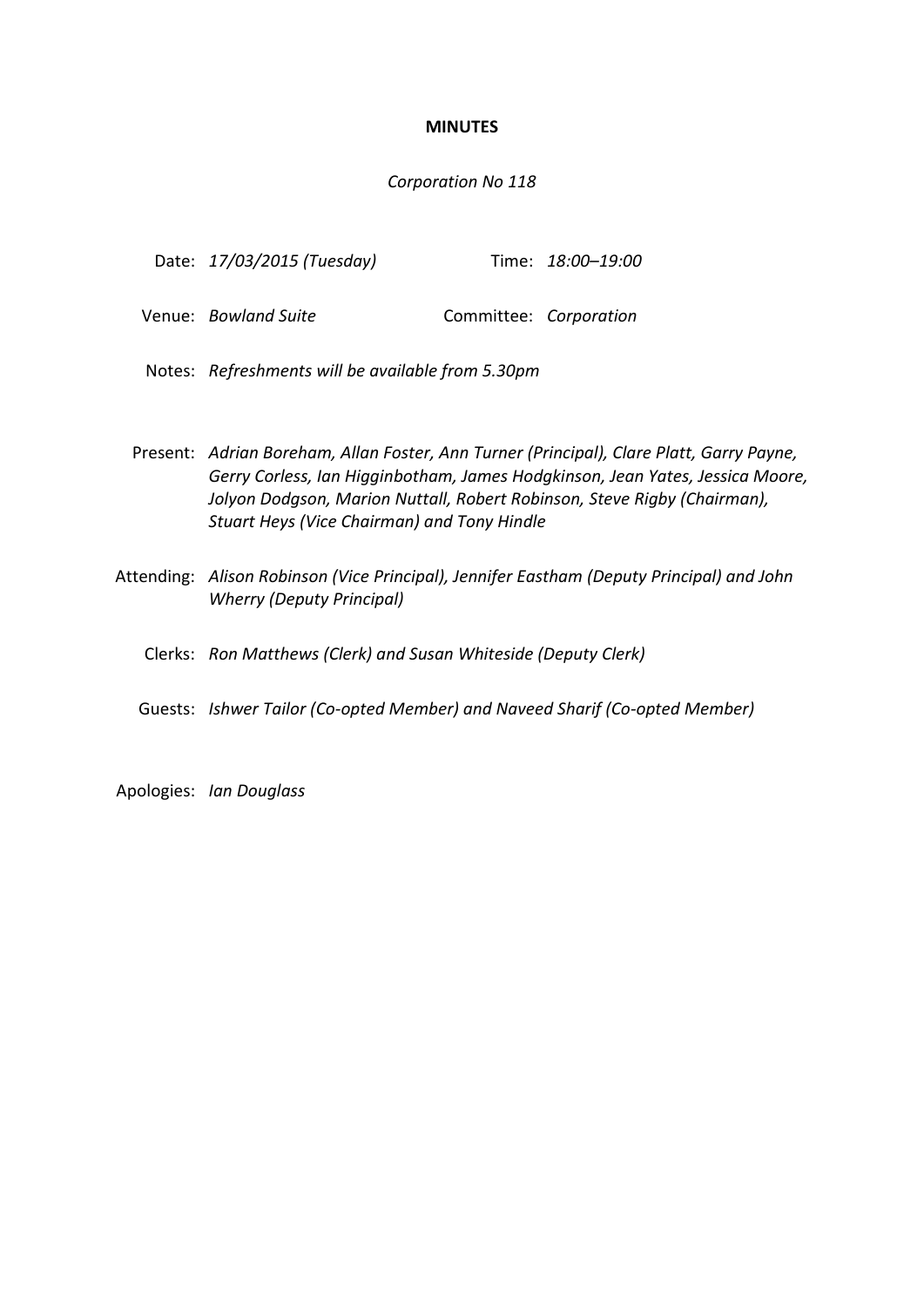## *Public* **Minutes**

Item number: Item description:

(and category)

| 04.15              | Attendance of Co-opted Members of Committees and Members of<br><b>Management</b>                                                                                                                                                                                                                                                                                                                                 |
|--------------------|------------------------------------------------------------------------------------------------------------------------------------------------------------------------------------------------------------------------------------------------------------------------------------------------------------------------------------------------------------------------------------------------------------------|
| <b>Decision</b>    | Standing Order 16 states that:<br>As a matter of policy all meetings of the Corporation and its committees<br>will be held in private. The agendas and minutes and supporting papers<br>of its public business will be made available to the general public.<br>However:                                                                                                                                         |
|                    | The Principal shall be authorised to invite members of staff to<br>(a)<br>attend in their employed capacity for both public and confidential<br>business as appropriate and in accordance with Standing Order 29.<br>The Corporation however, may exclude members of staff from<br>(b)<br>attending any business that it deems necessary.<br>Attendance by any other person shall be at the discretion of<br>(c) |
|                    | the Corporation following advice from the Principal or the Clerk.                                                                                                                                                                                                                                                                                                                                                |
|                    | However, the Corporation actively encourages Co-opted Governors to<br>attend noting that they do not have voting rights. On this occasion there<br>were no co-opted members attending the meeting                                                                                                                                                                                                                |
|                    | <b>Resolved:</b>                                                                                                                                                                                                                                                                                                                                                                                                 |
|                    | That members of the senior management team be invited to attend<br>the meeting.                                                                                                                                                                                                                                                                                                                                  |
| 05.15              | <b>Apologies for Absence</b>                                                                                                                                                                                                                                                                                                                                                                                     |
| <b>Record</b>      | Apologies for absence had been received from Ian Douglass and<br>Stuart Heys. Jessica Moore was not in attendance.                                                                                                                                                                                                                                                                                               |
| 06.15              | <b>Public Minutes of Previous Meeting</b>                                                                                                                                                                                                                                                                                                                                                                        |
| <b>Decision</b>    | The public minutes of meeting number 116 held on Tuesday 16<br>December 2014 were signed and agreed as a true record of the meeting.                                                                                                                                                                                                                                                                             |
| 07.15              | <b>Declarations of Interest</b>                                                                                                                                                                                                                                                                                                                                                                                  |
| <b>Record</b>      | There were no declarations of interest.                                                                                                                                                                                                                                                                                                                                                                          |
| 08.15              | <b>Chairman's Opening Remarks</b>                                                                                                                                                                                                                                                                                                                                                                                |
| <b>Information</b> | The matters the Chairman wished to bring to the attention of members<br>were embedded in the agenda items.                                                                                                                                                                                                                                                                                                       |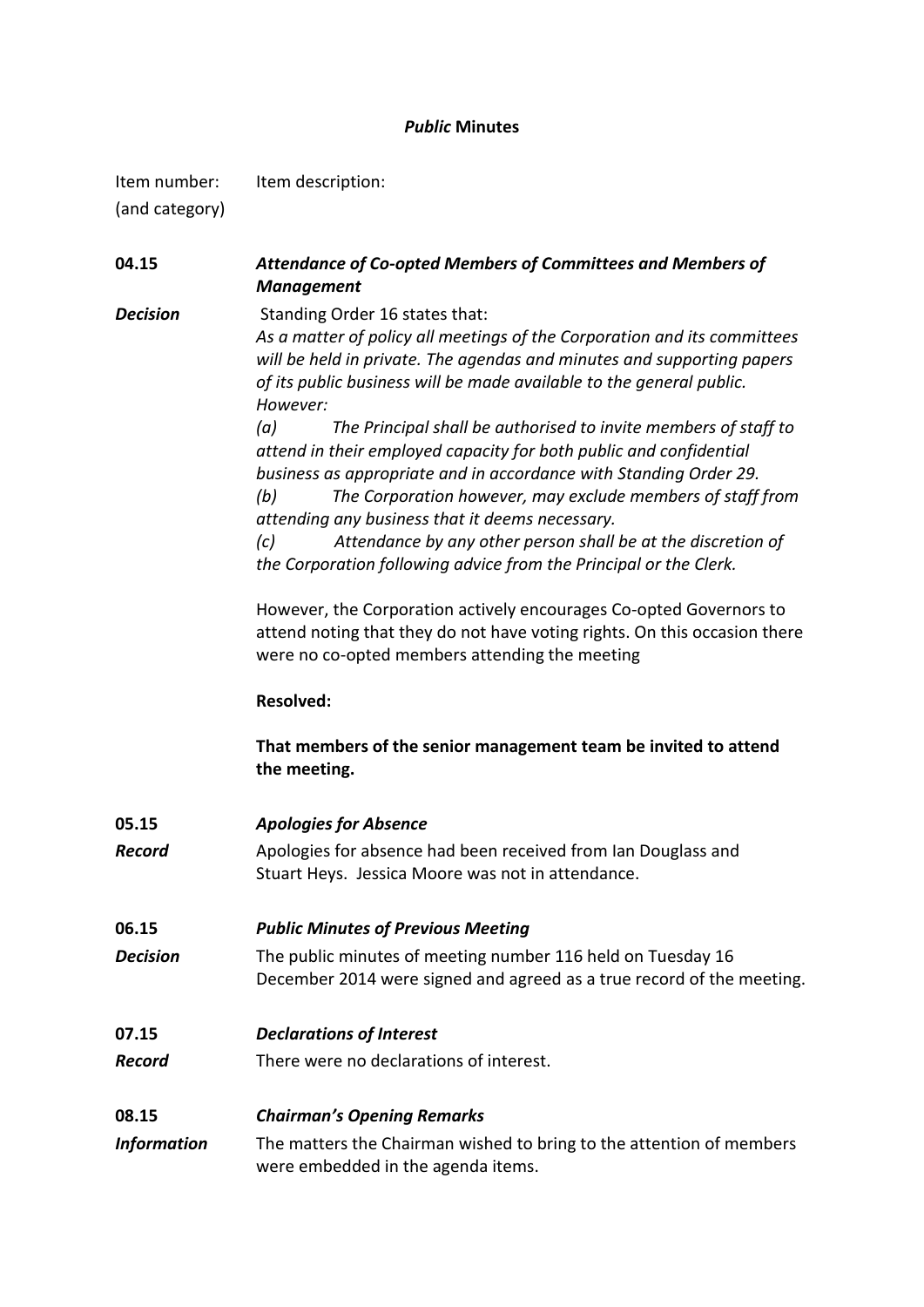# **09.15** *Report of the Myerscough Students Union (MSU)*

*Information* The report contained details of the successful social nights and sports activities. The MSU was currently looking at ideas for fundraising events and would use Rag Week as a platform to promote.

> Four members of Corporation, (five including the Student President, who was part of the organising team) had attended the Golden Rose Awards for Higher Education teaching and support staff. The event was arranged by the MSU in partnership with UCLAN Student Union with awards being presented by Myerscough and UCLAN Student Presidents. Those members attending commented on a positive and enjoyable event which provided opportunity to meet the nominated and actual award winners which included a Myerscough College Volunteer. There was positive comment from UCLAN declaring Myerscough to be the most engaged Partner College in terms of Student Union activities.

> Corporation welcomed the report that gave opportunity for Members to consider aspects from the student perspective. They acknowledged the positive contribution of the Student President.

## **Resolved:**

**That the report of the Myerscough Student Union be received.**

**10.15** *Association of Colleges and Department of Business Innovation & Skills Communications*

*Information* **North West Association of Colleges Newsletter** Corporation gave consideration to the letter from the Regional Director of the Association of Colleges.

> Some key issues were noted as, challenge of funding, English and Maths GCSEs, and Ofsted requirements. In addition there were increasing concerns from a significant number of Colleges around mental health issues amongst the student population and the support service required. The Mental Health Network was offering a new training programme. (under NIACE)

Colleges continue to work with the Local Education Partnerships (LEP). The Skills Funding Agency (SFA) had produced guidance on the role of the LEP in Skills budgets.

The letter also contained details of forthcoming events. Members were asked to contact the Clerk if interested in attending relevant events.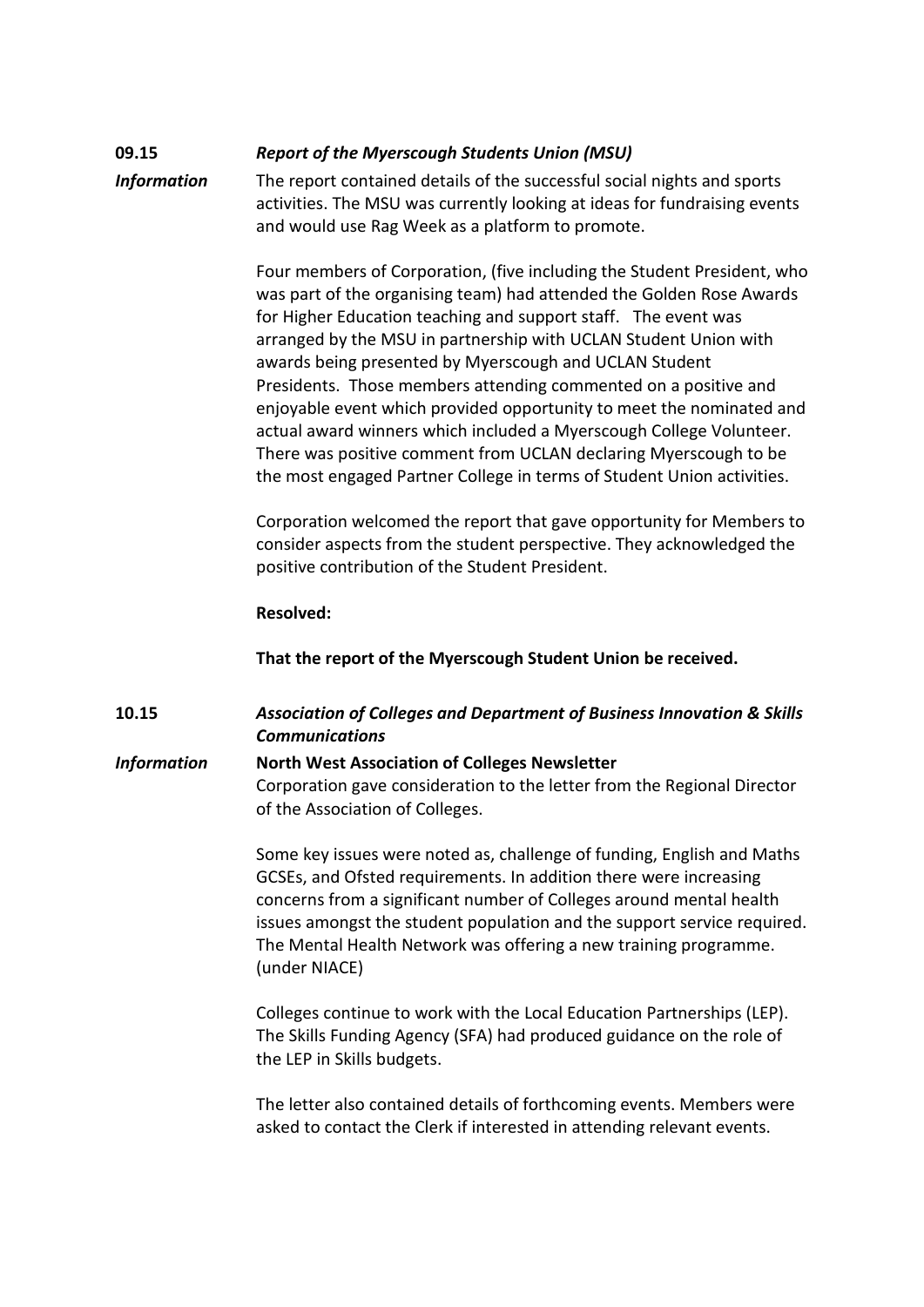# **The Association of College's Board Paper Policy Update December 2014 to March 2015**

The paper summarised the main policy issues for the AoC and colleges between the last Board meeting in December and 3 March.

# **The Department of Business Innovation and Skills letter to all Chairs and Principals of FE Colleges from Nick Bowles, Minister of Skills and Equalities.**

The communication relayed expression of thanks for implementation of the FE reforms over the last five years. The Minister had wished to pass on this latest communication before the dissolution of parliament.

## **Resolved:**

**That the Association of Colleges and Department of Business Innovation & skills Communications be received.**

## **11.15** *An Assessment of the Impact of Governance Reform in FE Colleges – A Review of Expectations.*

**Information** Corporation gave consideration to the document.

The review gave a snapshot of the extent to which the importance of strong governance was acknowledged and embedded within Colleges and how freedoms and flexibilities had helped Colleges operate as autonomous organisations, responsive to local needs. It set out the impact to date of the changing status of governance, and what more Colleges, BIS and partners might do to strengthen governance in FE.

There were 6 themes which had emerged:

- 1. Enhanced expectations of Governors
- 2. The changing pattern of governing body membership
- 3. Utilising freedoms and flexibilities to advance strategy
- 4. Responding to employers and meeting wider workforce needs
- 5. Closer engagement with and accountability to employers, communities and students
- 6. The pace and progress of governor development

Members cited the reduction in size of their own Board and made comment on positive performance from the Board in relation to theme 6, 'The pace and progress of governor development.' The theme referred to a number of critical areas of skills and expertise to help Governors in their roles and enable them to provide support and challenge to College managers: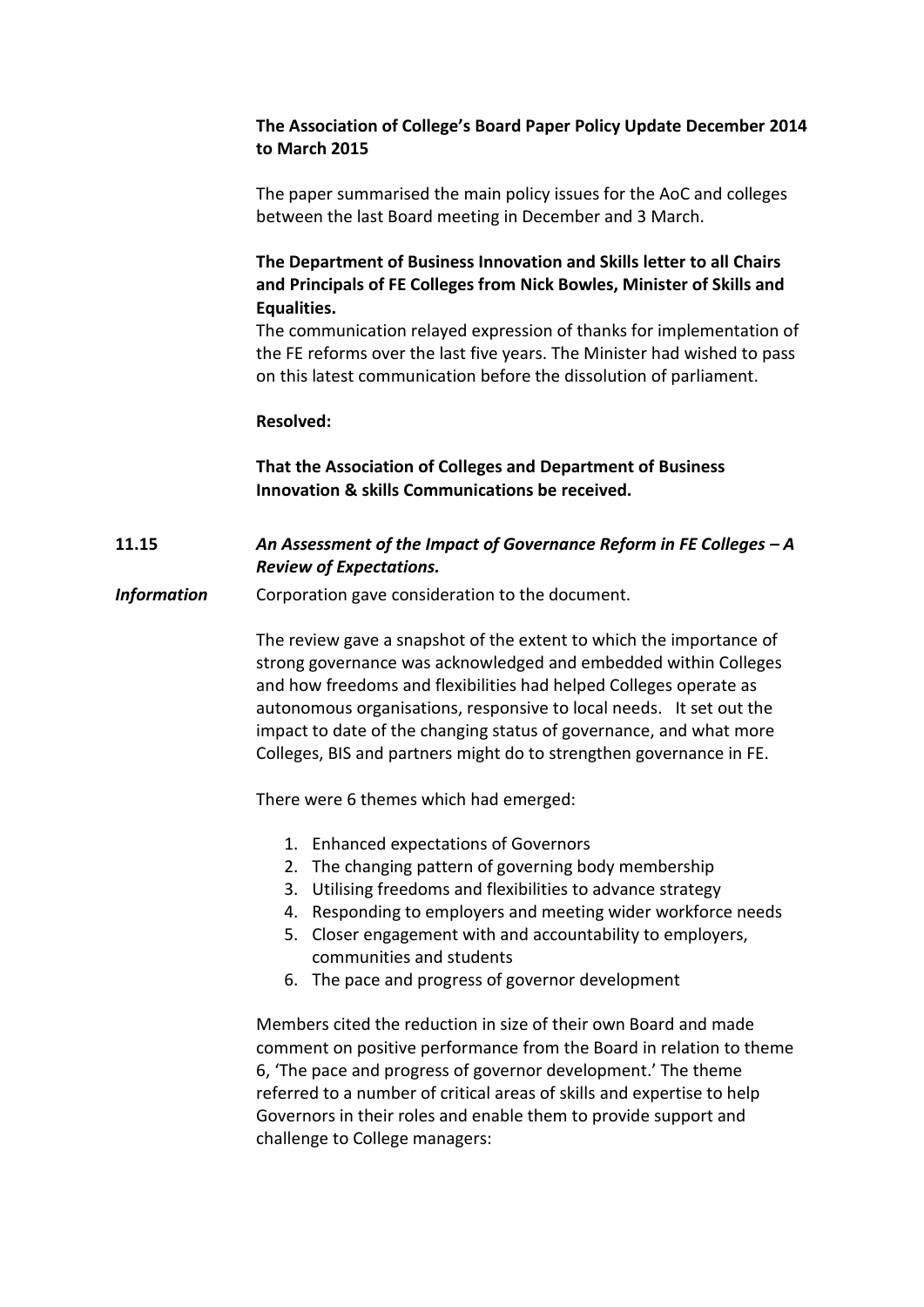- Managing educational change and innovation successfully in an age of austerity
- Deepening understanding of the use of technology and its application to outstanding teaching and learning
- Keeping pace with best practice in the legislative responsibilities of Colleges (for example PREVENT)
- Best practice in setting and interpreting progress against KPIs
- The implications of devolution and localism on the work of colleges, skills priorities and funding
- Embedding equality and diversity more fundamentally within core values, public value statements, and college strategy.

## **Resolved:**

## **That the document, 'An Assessment of the Impact of Governance Reform in FE Colleges – A Review of Expectations' be received.**

# **12.15** *Governor Involvement*

**Information** Governors reported on recent events they had attended:

**Teaching and Learning Conference** – An informative event with a choice of workshops to attend including the virtual learning environment, 'One File for workplace learning staff' and the embedding of English and Maths into the curriculum.

**FE Course Reps Meeting** – There had been a wide range of general subjects with no specific reference to teaching.

**HE Course Reps Meeting** - There had been unusually low numbers at this meeting which was described as 'good natured'.

**Lambing Weekend** – Described as an 'Outstanding' event. There had been 4.500 visitors over the two days with many positive comments received.

**Golden Roses Awards** – reported earlier in the meeting, *minute 9.15 refers.*

**Safeguarding -** The Safeguarding Governor Representative reported on her meetings with the Director of Student Support & Welfare. She reported on informative meetings and commented on the number of case studies and expectations from partner agencies around special educational needs leading to extra demands to the Department. The Vice Principal also commented on national issues of mental health in the sector which had filtered through to news reports. The Deputy Clerk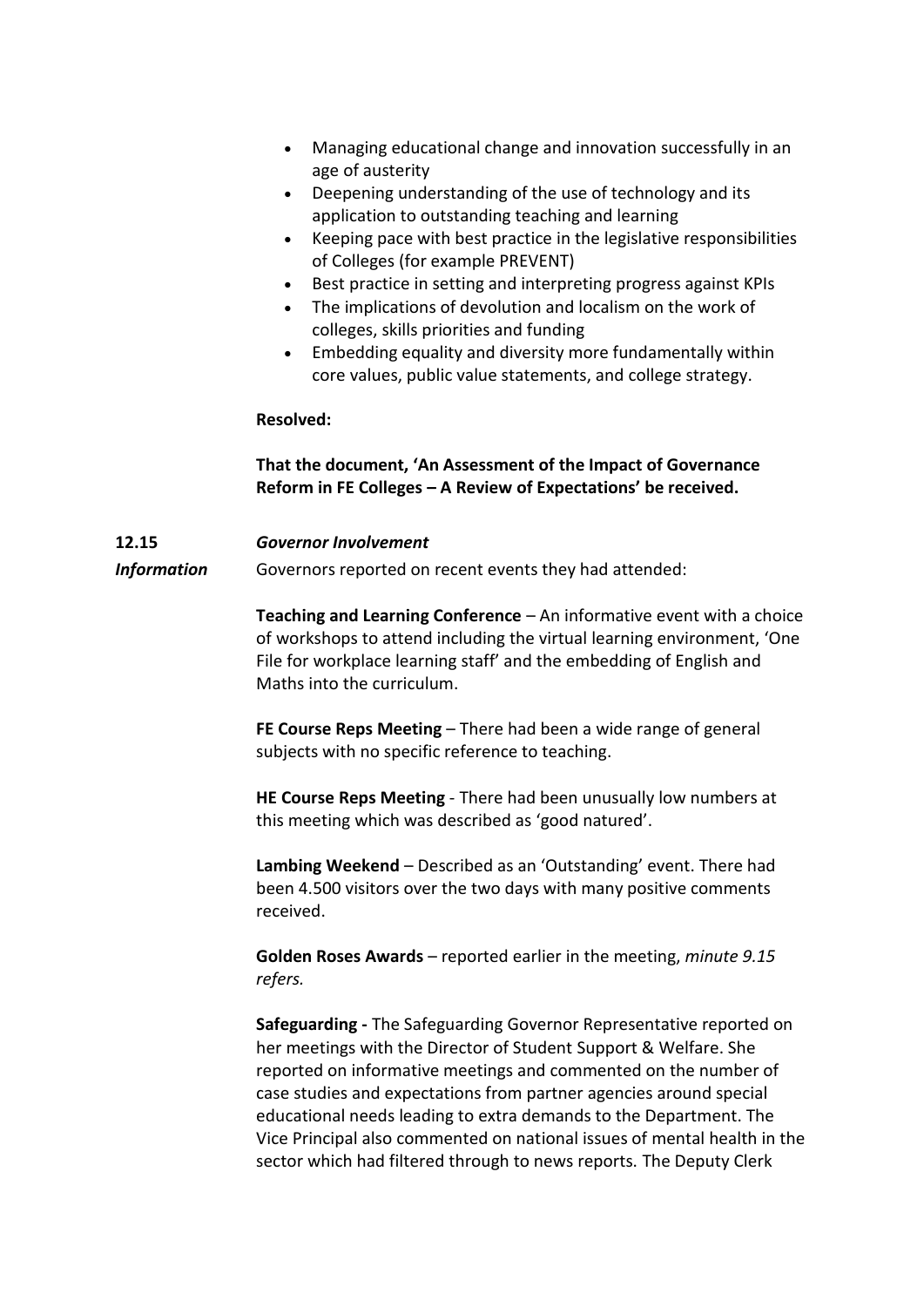would continue to contact the Board with details of opportunities and events on a regular basis.

#### **Resolved:**

#### **That the verbal updates be received.**

## **13.15** *Report of the Audit & Governance Committee – 10 February 2015*

*Decision* The Chairman of the Audit Committee reported on matters for information and matters requiring confirmation by the Corporation.

#### **Corporation Member Tony Hindle**

The second term of office of Governor Tony Hindle would end on 30 September 2015 at which point he would have to retire from the Corporation. As Tony was unable to attend the meeting scheduled for September he wished to bring forward his retirement to 31 July 2015 to enable his replacement to serve for the full 2015/2016 academic year.

#### **Resolved:**

## **That the retirement from Corporation on 31 July 2015 of Governor Tony Hindle be noted.**

#### **Corporation Vacancies and Recruitment**

Governor Jolyon Dodgson's second term of office would complete on 31 December 2015.

Audit & Governance Committee had given consideration to the above vacancies having regard to the Skills Audit and identified a preference to appoint a candidate with land based skills in addition the under representation of women on the Corporation was noted.

Corporation noted the professional land management skill shortage and low female representation on the Board.

Corporation agreed to advertise for the recruitment of Governors and concurred with the Committee's recommendation to utilise specialist publications from the land based sector to circulate the vacancies as widely as possible.

#### **Resolved:**

**That the forthcoming vacancies on the Corporation be advertised, along the lines indicated above and through specialist publications.**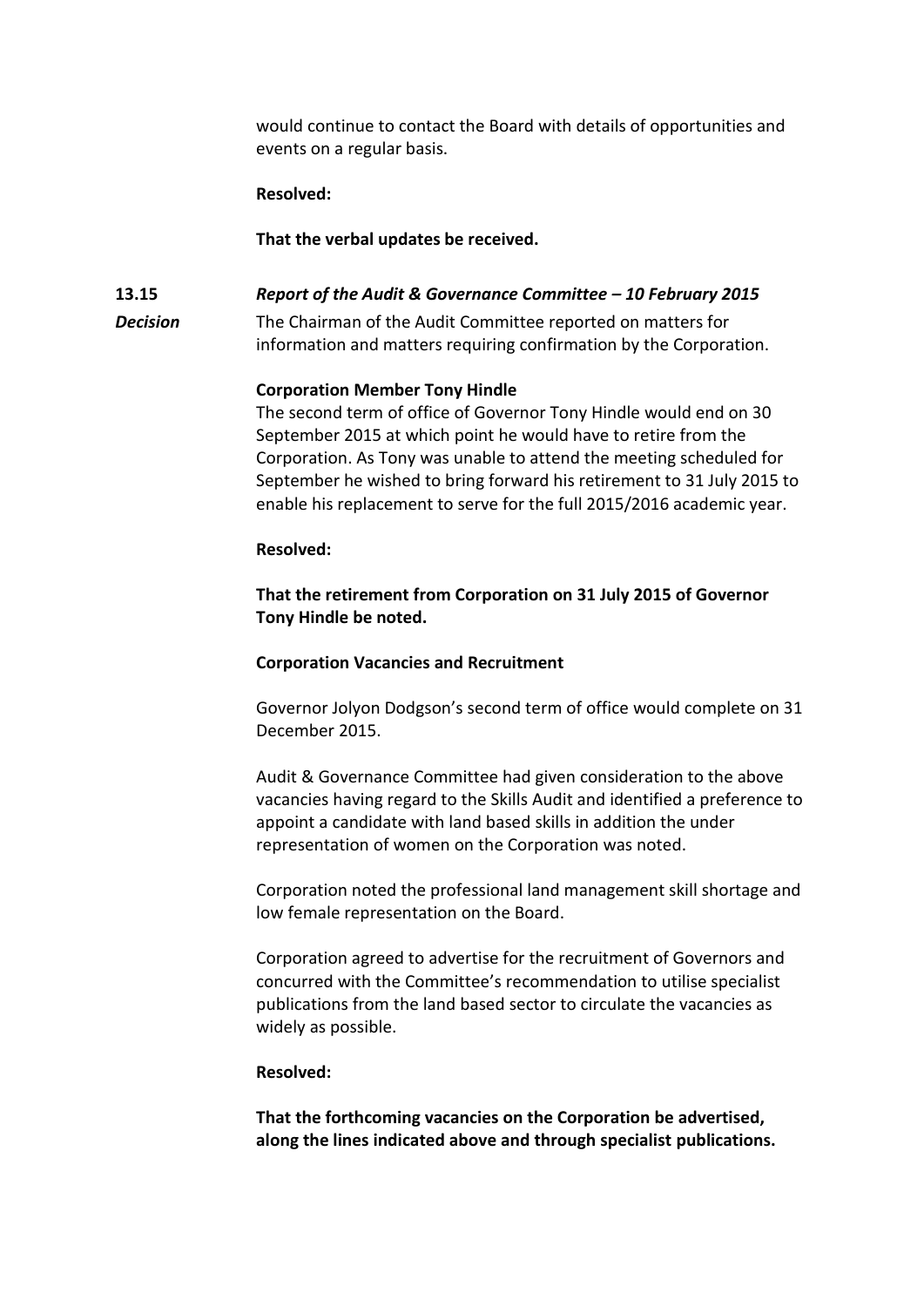# **14.15** *Report of the Finance & Resources Committee of 24 February 2015 Decision* The Chairman of Finance & Resources Committee reported:

## **Matter requiring confirmation by the Corporation Financial Regulations – Annual Review**

Amendments to reflect changes in job titles and to update the list of budget holders and appendices to reflect the latest approved documents had been agreed. In addition reference to International Financial Reporting Standards would be included on the Year End Financial Statements documents.

## **Resolved:**

**That the changes to the Financial Regulations be approved.**

**Other matters for the information of the Corporation**

**The Principals Strategic Plan Progress Report 2014/2015; Financial Position Statement for Period Ended 31 January 2015 Investment Funds, Including Interest, for Period Ended 31 January 2015;**

**Capital and Revenue Cash Flow for Period Ended 31 January 2015; Capital Expenditure Report for Period Ended 31 January 2015; Myerscough Ventures Report for Period Ended 31 January 2015.**

Finance & Resources Committee had received the above regular reports on the various aspects of the College finances for the period ended 31 January 2015 and noted that overall the finances of the College remained in a healthy state.

## **Tuition Fees 2015 / 2016**

Finance Committee had agreed tuition fees for 2015 / 2016.

- 1. a 4% fee increase to £1,225 for adults on full time FE courses;
- 2. a fee adjustment for part time FE Courses of between 2.5% to 5%;
- 3. a 4.6% fee increase to £5,750 for International FE students;
- 4. a fee increase to between £2,882 and £11,356 for 24plus students;
- 5. a 6.25% fee increase to £8,000 for Foundation Degrees; and
- 6. the price per module for part time HE courses be increased from £600 to £625.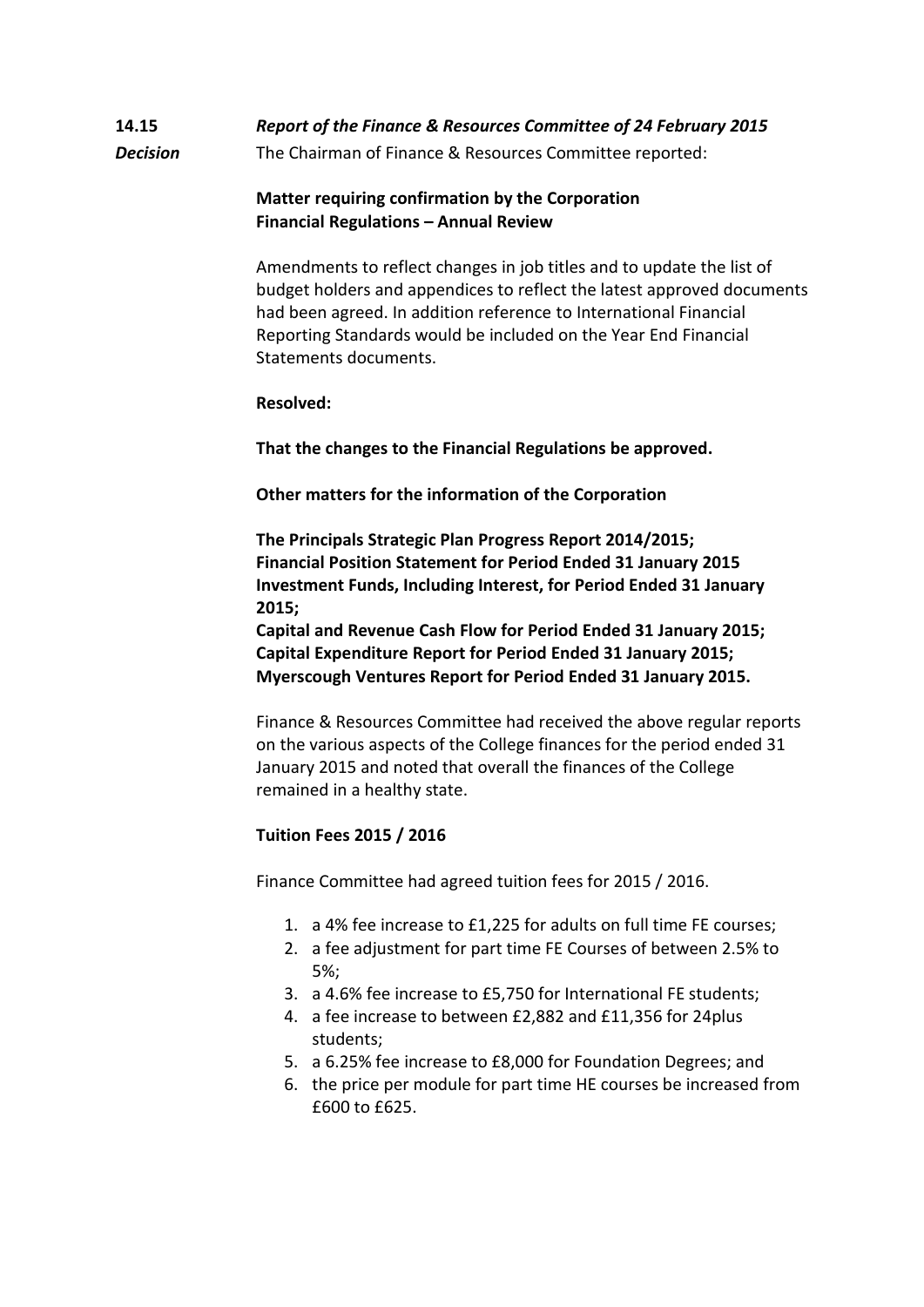## **College Funding 2015 / 2016 Further Education**

Corporation noted that EFA funding had now been released and was considered later in the meeting, minute 21.15 refers.

#### **Human Resources Report for the period Ended 31 January 2015**

Consideration was given to the Human Resources Statistics report which provided information on staff turnover, stability index and, levels of staff sickness together with areas for improvement and a report on actions taken and their impact.The outsourcing of the cleaning contract was progressing with the transfer due to take effect in March 2015.

## **Health and Safety Report for the period ended January 2015**

Members gave consideration to the Health and Safety Report for the period ended 31 January 2015 which provided an analysis of accident statistics over the period together with other Health and Safety activity including policy updates, staff training, free health checks, auditing and inspections.

#### **Money Laundering Inspection**

The Committee was informed that a Money Laundering Inspection by HMRC would take place on Wednesday 25 February 2015.

#### **Resolved:**

**That the Report of the Finance & Resources Committee of 10 February 2015 be noted**

**15.15** *Report of the Quality and Standards Committee*

*Decision* The Chairman of the Quality & Standards Committee reported.

**Matters for the information of the Corporation.**

#### **Performance Data 2014/2015**

The Committee had reviewed in year performance for 2014/2015 as follows:

**Strategic Plan Progress - Report 2014/2015.** 

**In Year End Performance Data: FE, HE, Work Based Learning**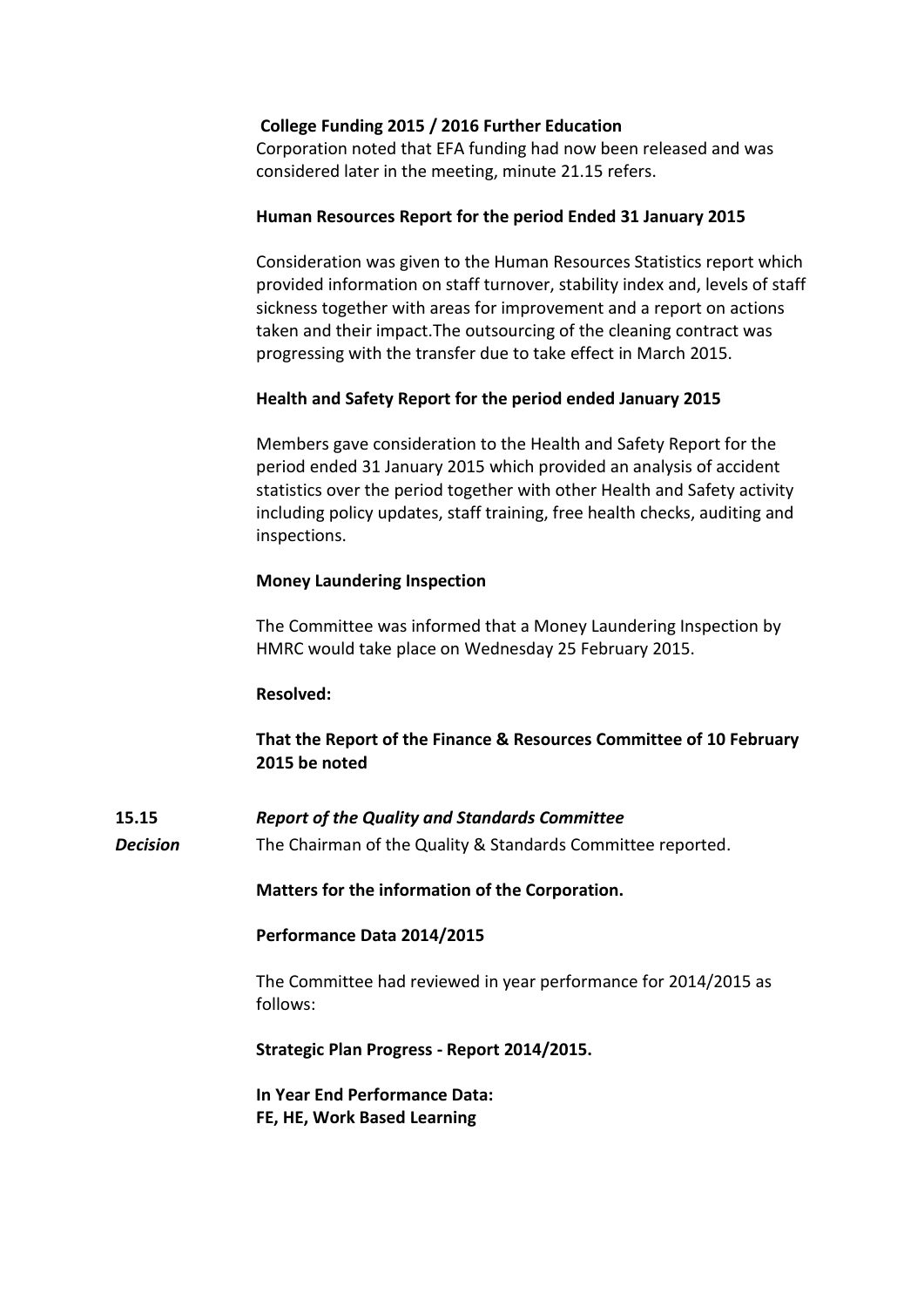**FE** - Attendance remained high at 94% although slightly less for English and Maths courses. A number of initiatives were underway concerning attendance at the Croxteth Centre. Overall FE retention was 97%. Various actions were being taken to improve high grade achievement in Sports and there was continual monitoring of Level 2 Functional Skills, GCSE attendance and performance specifically relating to GCSE Maths. It was reported that Mental Health was becoming an increasing issues amongst the student population also reflected in national trends. Corporation noted mention elsewhere in the meeting. The Vice Principal updated Corporation on a funded project to develop a package of support for managers and Governors in relation to the delivery of GCSE in English and Maths. Both Governance and Managers had provided feedback on the draft materials. The College was partnering with Reasheath College on an Ofsted initiative to undertake a form of Peer review Reaseheath.

**HE** - Retention levels were showing improvement on the previous year as was attendance. This information was broken down into course areas with a number showing 100% attendance and retention. Low attendance in Animal Studies and Arboriculture was being addressed.

Three new Master's Degree Courses were programmed to commence in September 2015 with a further three in September 2016. Six new degrees courses would also start in September 2016, subject to recruitment.

**Work-Place Learning** - Numbers were below target in what had become a very competitive market place. In the majority of cases performance was also below target and was likely to remain so for the full year but was still forecast to be above the national average. Corporation noted that Quality & Standards Committee had received assurance that, where necessary, management strategies and actions were in place.

**Value Added -** The data concerned level 3 BTEC Qualifications. The College had obtained a Grade 3 on a scale of 1-9 which was classed as 'Excellent' valued added on the 'ALPS' system. The quality of teaching and learning achievement had remained in the 75 percentile banding with a significant amount of 'satisfactory' teaching moving to 'good'.

As the College was moving away from BTEC qualifications to City and Guilds there was a need to use an alternative process with the College looking to develop an in-house system.

**Learner Voice –** Overall feedback and survey results were encouraging and management indicated in the report that action was being taken to resolve issues highlighted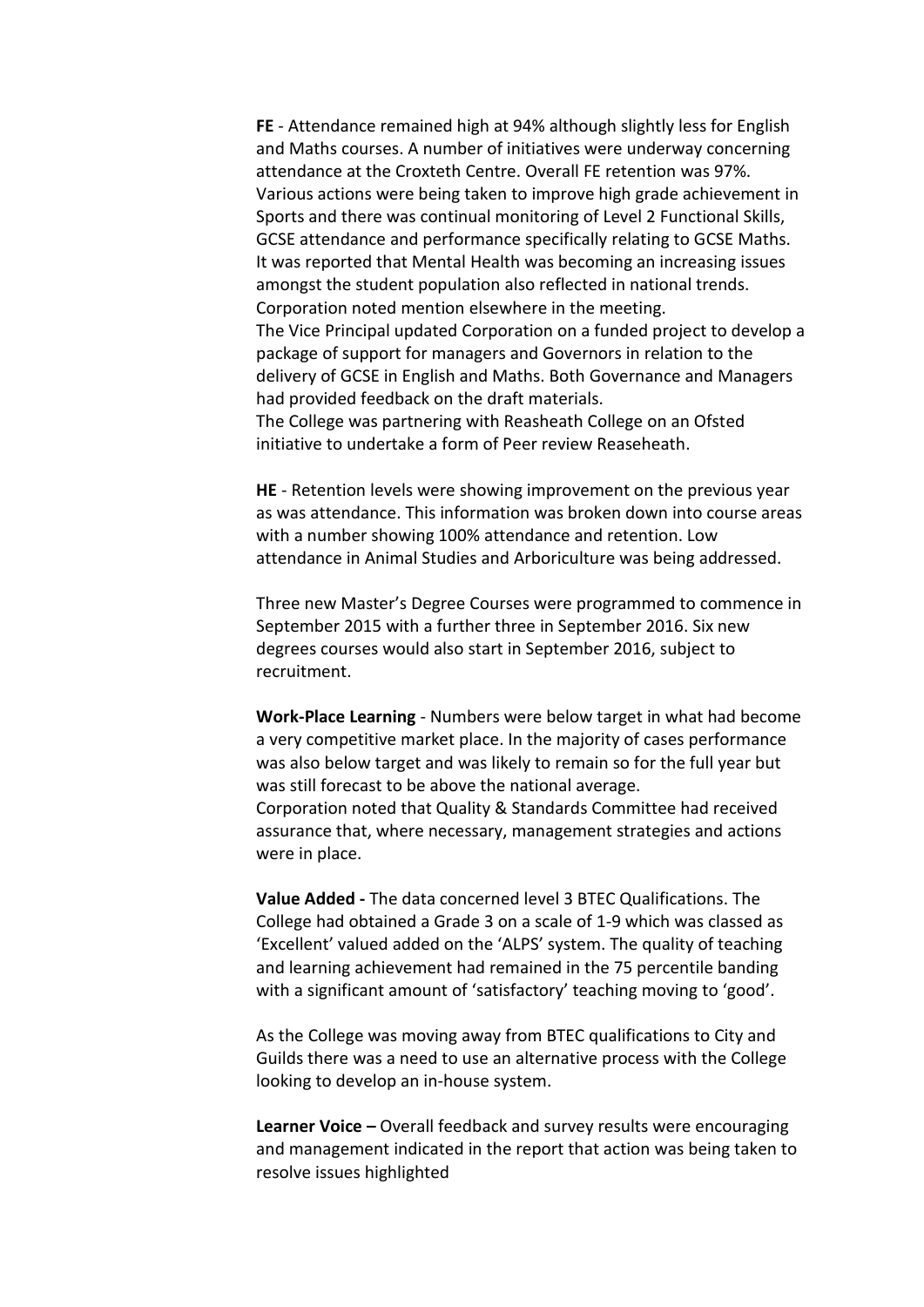**Teaching, Learning & Assessment Report -** Overall profile for grade 1 & 2 lesson observation was ahead of profile compared to the same time last year giving confidence of meeting the college target of 92%.

**Equality, Diversity and Inclusion Action Plan –** There was good progress against all targets within the plan.

**College Quality Improvement Plan –** There was good progress against targets.

**Matrix Report –** The Matrix accreditation, which assessed the College Information, Advice and Guidance was renewed following the inspection in December 2014. Areas of strength had been listed and areas for improvement were incorporated into an action plan.

#### **Resolved:**

## **That the above matters be noted.**

## **16.15** *Staff Forum Minutes*

*Information* Corporation gave consideration to the Staff Forum minutes and noted a wide range of topics under discussion.

> The DP Resources responded to questions around agenda setting. It was stated the item attracting the most debate was the Teaching Staff item that considered student support and looked at tutorials and pastoral care and impact on teaching staff workloads. The Vice Principal reported that there were revisions planned to the tutorial strategy.

#### **Resolved:**

**That the Staff Forum Minutes be received**

## **17.15** *Draft College Code of Good Governance*

**Decision** The Audit & Governance Committee had agreed the College response to the draft College Code of Good Governance which had been submitted to the AoC prior to the deadline. Corporation noted the Code, which was due to be released for the summer term, was on the basis of comply or explain. Information would be embedded in the Governance Section of the annual financial statements report.

## **Resolved:**

**That the response to the consultation agreed by the Audit & Governance Committee be endorsed.**